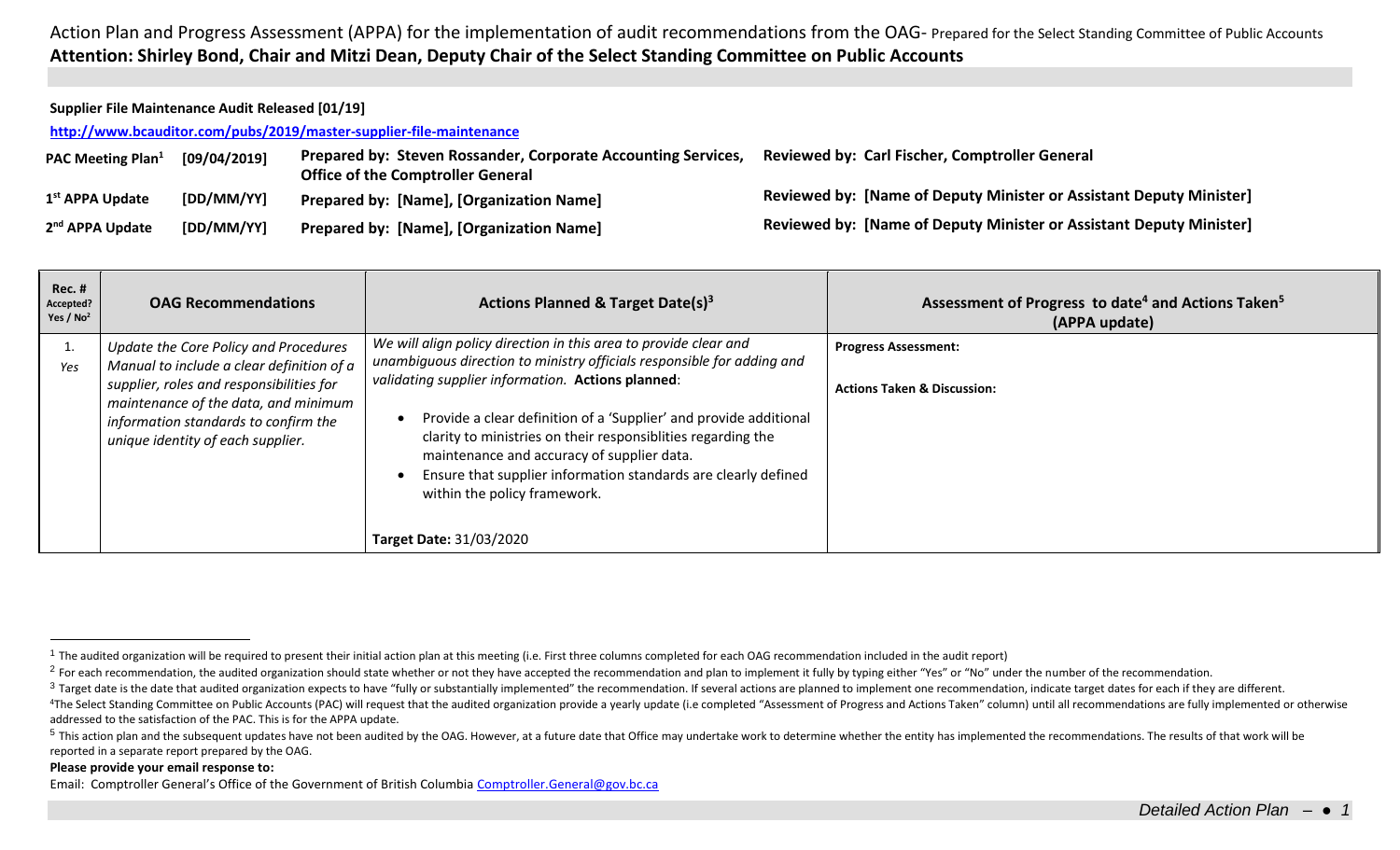Action Plan and Progress Assessment (APPA) for the implementation of audit recommendations from the OAG- Prepared for the Select Standing Committee of Public Accounts **Attention: Shirley Bond, Chair and Mitzi Dean, Deputy Chair of the Select Standing Committee on Public Accounts**

| <b>Rec. #</b><br>Accepted?<br>Yes / $No2$ | <b>OAG Recommendations</b>                                                                                                                                                                                                | <b>Actions Planned &amp; Target Date(s)3</b>                                                                                                                                                                                                                                                                                                                                                                                                                                        | Assessment of Progress to date <sup>4</sup> and Actions Taken <sup>5</sup><br>(APPA update) |
|-------------------------------------------|---------------------------------------------------------------------------------------------------------------------------------------------------------------------------------------------------------------------------|-------------------------------------------------------------------------------------------------------------------------------------------------------------------------------------------------------------------------------------------------------------------------------------------------------------------------------------------------------------------------------------------------------------------------------------------------------------------------------------|---------------------------------------------------------------------------------------------|
| 2.<br>Yes                                 | Conduct periodic audits of user access<br>to the master supplier file to ensure<br>security of supplier records.                                                                                                          | We will institute a review process to monitor user access to the master<br>supplier file. Actions planned:<br>Implement an exception report that will identify changes made<br>to supplier data by unauthorized users.<br>Enhance testing of the supplier maintenance form by adding a<br>test case that checks to see if unauthorized users can access the<br>form.<br>Target Date: 31/03/2020                                                                                     | <b>Progress Assessment:</b><br><b>Actions Taken &amp; Discussion:</b>                       |
| 3.<br>Yes                                 | Update procedures so that a unique<br>personal or business identifier is part of<br>all supplier records and ensure all<br>changes to the master supplier file are<br>confirmed as accurate before they are<br>finalized. | We will reinforce the requirement to have one unique identifier included<br>in supplier requests, if a unique identifier is unavailable, an exception<br>report will be raised to support record integrity. Actions planned:<br>Communicate supplier information standards to users and<br>organizations responsible for supplier requests.<br>Future development will be aligned with identify management<br>strategies adopted by the Province.<br><b>Target Date: 31/03/2020</b> | <b>Progress Assessment:</b><br><b>Actions Taken &amp; Discussion:</b>                       |